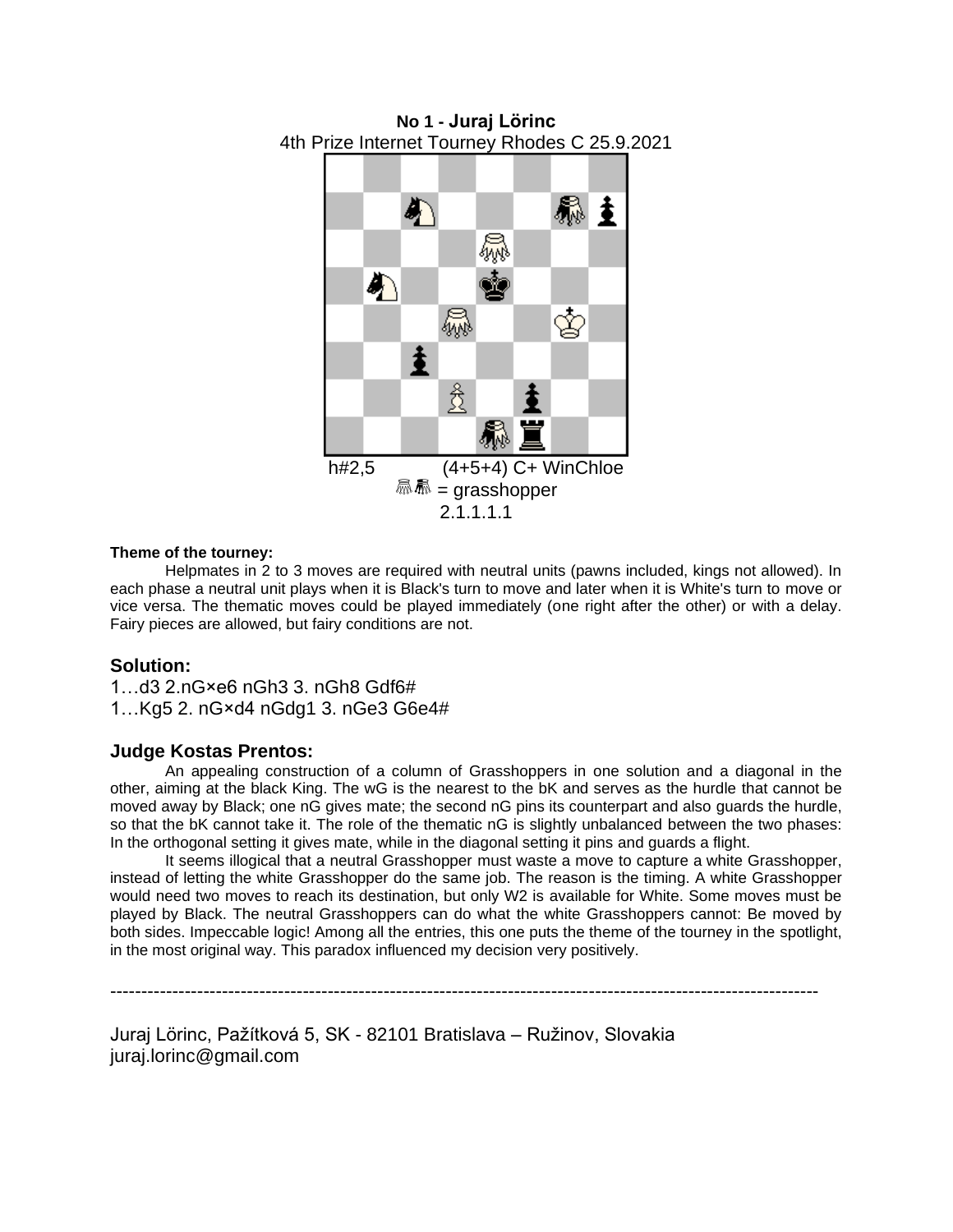

*Vertical Mirror Circe: A captured unit is reborn on a square related to its usual Circe square by mirror reflection with respect to a vertical axis of the board, e.g. g1>b1, b1>g1, b8>g8, c1>f1.*

Main plan is explained by the first try:

1.Scb5+? Kd5! 2.Sc7+ G×c7(Sb1) 3.Sc3+ Kd4 4.Scb5+ Kd5 5.S×c7(Gf1)+ S×c7(Sb1) 6.Sc3+ Kd4 7.Sd5+ K×d5(Sg1)#, but 2…S×c7(Sb1)!

Thus, the idea is to attract Gf7 to c7, capture it with tempo and rebirth at f1, then to sacrifice wS at d5 forcing its rebirth and hence also checkmate over immobilized Sg1. However Black can capture at c7 by the knight first, refuting the play.

The first preparatory plan decoys Sa6 away, but then capture of attracted Gc7 is checkmating Black:

1.Sa2+ Kd5 2.Sb4+ S×b4(Sb1) 3.Sc3+ Kd4 4.Scb5+ Kd5 5.Sc7+ G×c7(Sb1) 6.Sc3+ Kd4 7.Scb5+? Kd5! 8.S×c7(Gf1)# - it is too early to play 7.Scb5+.

Therefore, it is necessary to open Rh7 to c7 by forcing line openings by Sd7 and Pg7 by the second preparatory plan. However, there is still choice to be made:

1.Sa2+ Kd5 2.Sb4+ S×b4(Sb1) 3.Sc3+ Kd4 4.Scb5+ Kd5 5.Sc7+ G×c7(Sb1) 6.Sc3+ Kd4 7.Se4+? Kd5! 8.Sf6+ S×f6(Sb1)! 9.Sc3+ Kd4 10.Se4+ Kd5 11.S×f6(Sg8)+ S×f6(Sb1)! – captured black Sf6 is always reborn at g8, allowing Black to avoid g×f6.

Finally the correct solution is the following:

**1.Sa2+!** Kd5 2.Sb4+ S×b4(Sb1) 3.Sc3+ Kd4 **4.Scb5+** Kd5 5.Sc7+ G×c7(Sb1) 6.Sc3+ Kd4 **7.Sa4+!** Kd5 8.Sb6+ S×b6(Sb1) 9.Sc3+ Kd4 **10.Se4+!** Kd5 11.Sf6+ g×f6(Sb1) 12.Sc3+ Kd4 **13.Scb5+!** Kd5 14.S×c7(Gf1)+ R×c7(Sb1) 15.Sc3+ Kd4 **16.Sd5+** K×d5(Sg1)#

Knight battery is fired 6 times, to squares a2, a4, b5 (2x), d5, e4, with precise underlying logic. The mechanism of repeated Siers battery with single active knight was used in direct #6 by Thorsten Zirkwitz and later by Lörinc&Loustau, here the use is multiplied even more, with both fairy elements playing important role in the content.

Constructional remark: I was considering adding bPh5 to avoid the unprovided check by Rh7, but the judge preferred the position without it as white play does not provide Black any tempo anyway.

Juraj Lörinc, Pažítková 5, SK - 82101 Bratislava – Ružinov, Slovakia, [juraj.lorinc@gmail.com](mailto:juraj.lorinc@gmail.com)

**No 2 - Juraj Lörinc** 1st Prize Sergej Smotrov 50 JT C 4.2.2020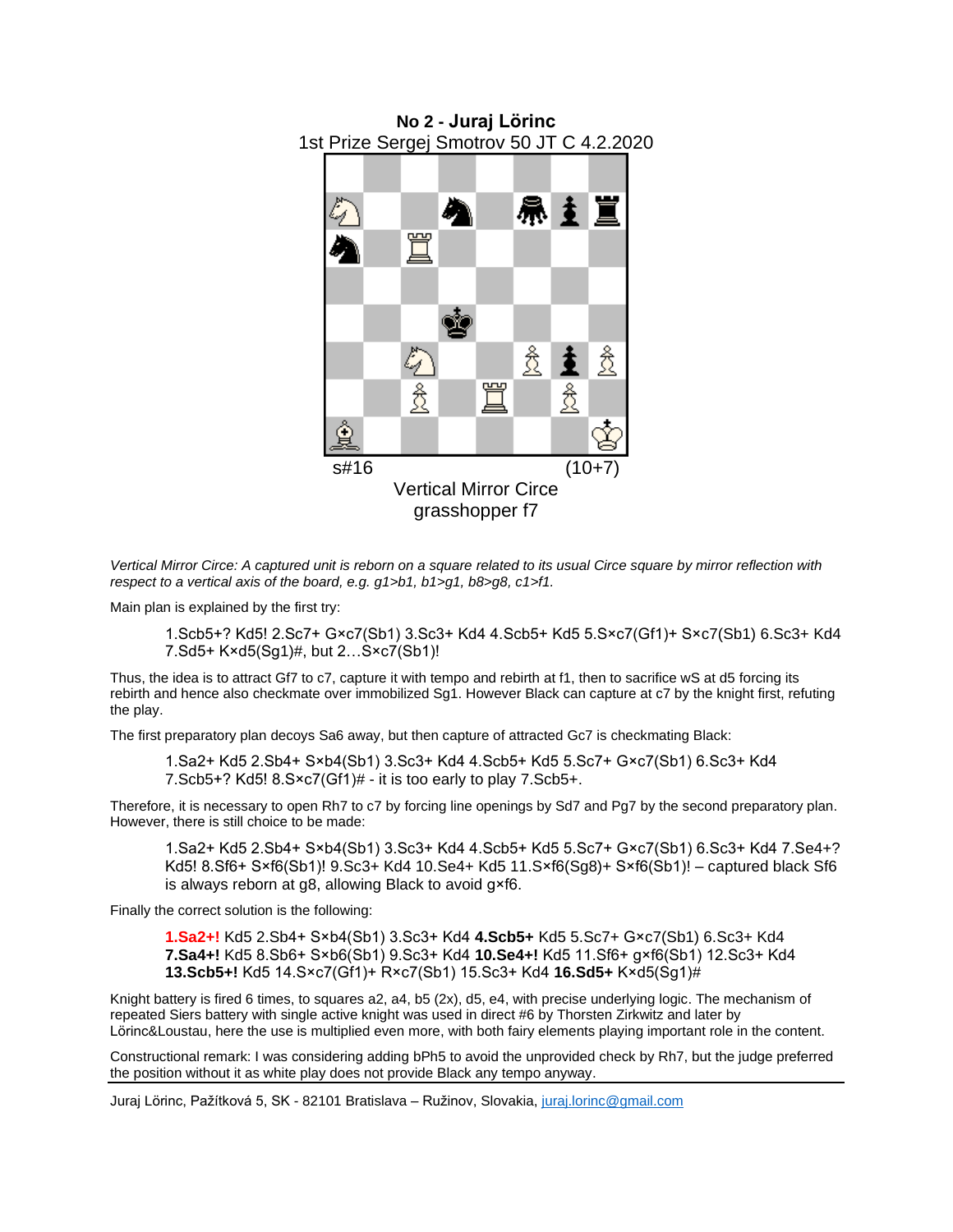

|  | $a \mid b \mid c \mid d \mid e \mid f$ |              |    |         |     | $\vert$ a $\vert$ x |  |  |
|--|----------------------------------------|--------------|----|---------|-----|---------------------|--|--|
|  |                                        |              |    |         |     |                     |  |  |
|  |                                        | $\mathbf{c}$ |    | D E X X |     |                     |  |  |
|  |                                        |              | G. |         | H K |                     |  |  |
|  |                                        |              |    |         |     |                     |  |  |

Moose battery Ba7-Me3 cannot fire immediately due to potential flight e2. Thus White guards it by the 1st or the threat move (besides set play defences providing potential hurdles). The black error of set variations is used as attacking motif of tries, with 3 defences 1...e6, e5, Se4 shortening the jump lengths with change of mates. This gives already 10 battery mates. And in by-variations of tries and in the solution the battery fires four more times. Full use of the moose battery. Additionaly change of move function of the set mates.

Award: Pat a Mat 107, III 2019

------------------------------------------------------------------------------------------------------------------

Juraj Lörinc, Pažítková 5, SK - 82101 Bratislava – Ružinov, Slovakia juraj.lorinc@gmail.com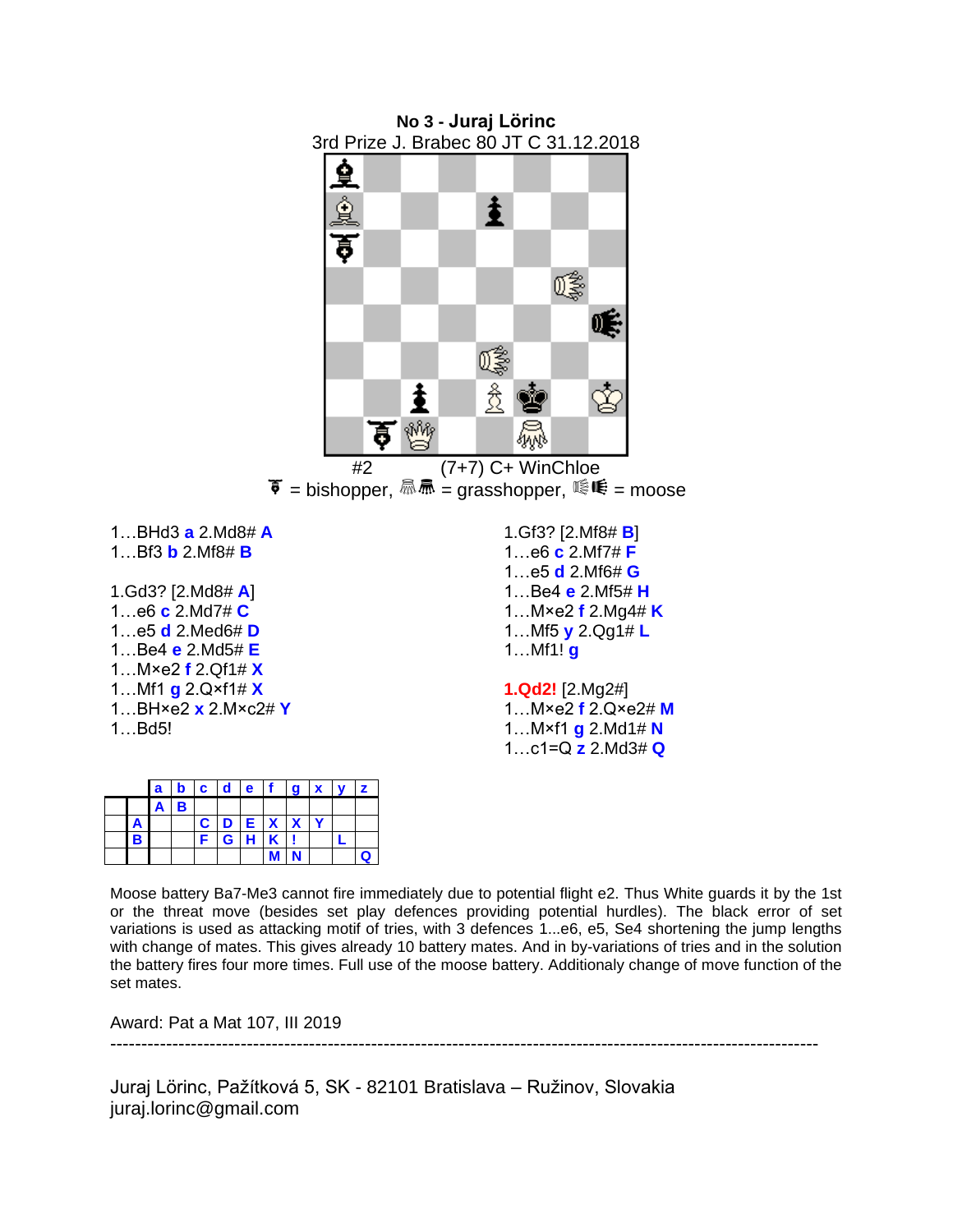

1.Rd8? zz 1…R×h3 **a** 2.Qf6# **A** 1…RHb8! **b** 1…BHe4 **c** 2.Qh8# **D** 1…RHd4 **d** 2.Q×d3# **E**

1.Rh8? zz 1…R×h3! **a**

**1.Re8!** zz

1…R×h3 **a** 2.Qc6# **C** 1…RHb8 **b** 2.Q×d3# **E** 1…BHe4 **c** 2.Qc8# **F** 1…RHd4 **d** 2.Re1# **G**

|  | a           | b  | C | a |  |
|--|-------------|----|---|---|--|
|  |             |    | В | C |  |
|  | Ą           |    | υ | Е |  |
|  | В           | D  |   | Я |  |
|  | $\mathbf C$ | €. | F | G |  |

Carousel change in 4 phases, with 3 variations per phase and added the last mate in the solution. It is based on the guarding of four potential flights of the bK when he is attacked by the white Na4: h3, d7, f3 and e5. Six different battery mates by wQ.

------------------------------------------------------------------------------------------------------------------

Juraj Lörinc, Pažítková 5, SK - 82101 Bratislava – Ružinov, Slovakia juraj.lorinc@gmail.com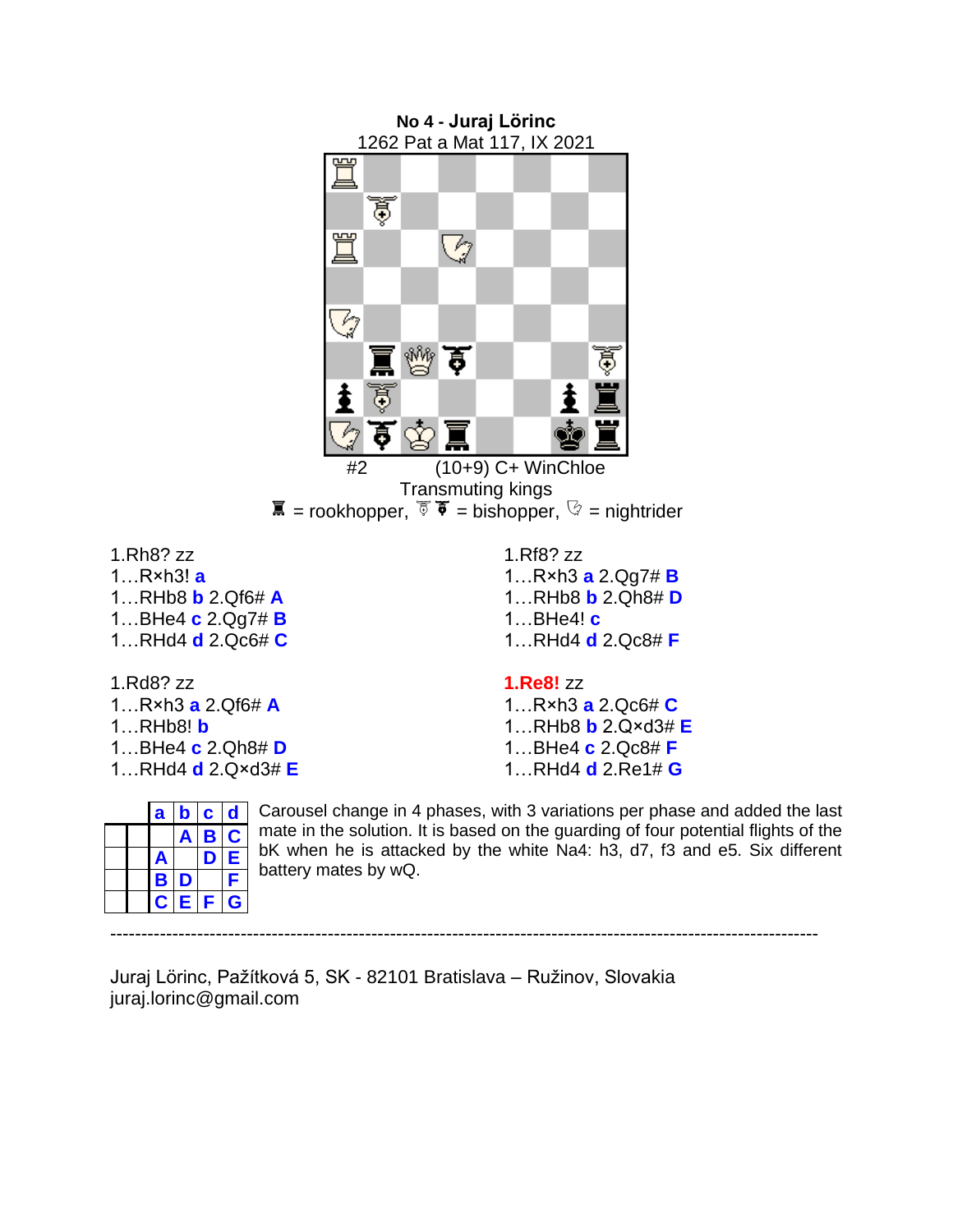

**No 5 - Juraj Lörinc**

1.f×e1=Q(Qd8) Bd1 2.Qc7 Bc2# 1.f×e1=S(Sb8) Be2 2.Sd7 Bd3# 1.f×e1=B(Bf8) Bf3 2.Be7 Be4#

AUW. Three completely analogous solutions (Q, S, B promotions), the fourth is different, with 2.Sb7 being pure tempo move. Still, some analogy is retained – strategical content of promotion move B1, then B2 moves to the adjacent squares b7-e7 and all mates are by wB on c2-g6 diagonal.

Constructional remarks:

- the position without Sa5 has all three "regular" solutions, but misses a pure tempo move. To this end, Sa5 is added. This option was chosen from all conceivable pure tempo moves even by added black pawns due to three points: 1...Ke7 excludes possibility of 2.Sc6, then the knight move completes black moves on four adjacent squares in the row (b7-e7) and finally black pawns b3 and c4 needed in other solutions are used also for blocking the knight.
- Bc1 could be replaced by pair of black pawns g5, h6, but for me one piece less and more airy position is preferable.
- the initial promotions could be done also in form d×e1 or f×g1, but the selected f×e1 has for me the most interesting Anticirce content (besides providing promoted piece, it also clears e1 for wK guarding and withdraws bP from possibility to block f1 against checks by wB.

# C+ Winchloe

------------------------------------------------------------------------------------------------------------------

Juraj Lörinc, Pažítková 5, SK - 82101 Bratislava – Ružinov, Slovakia, juraj.lorinc@gmail.com